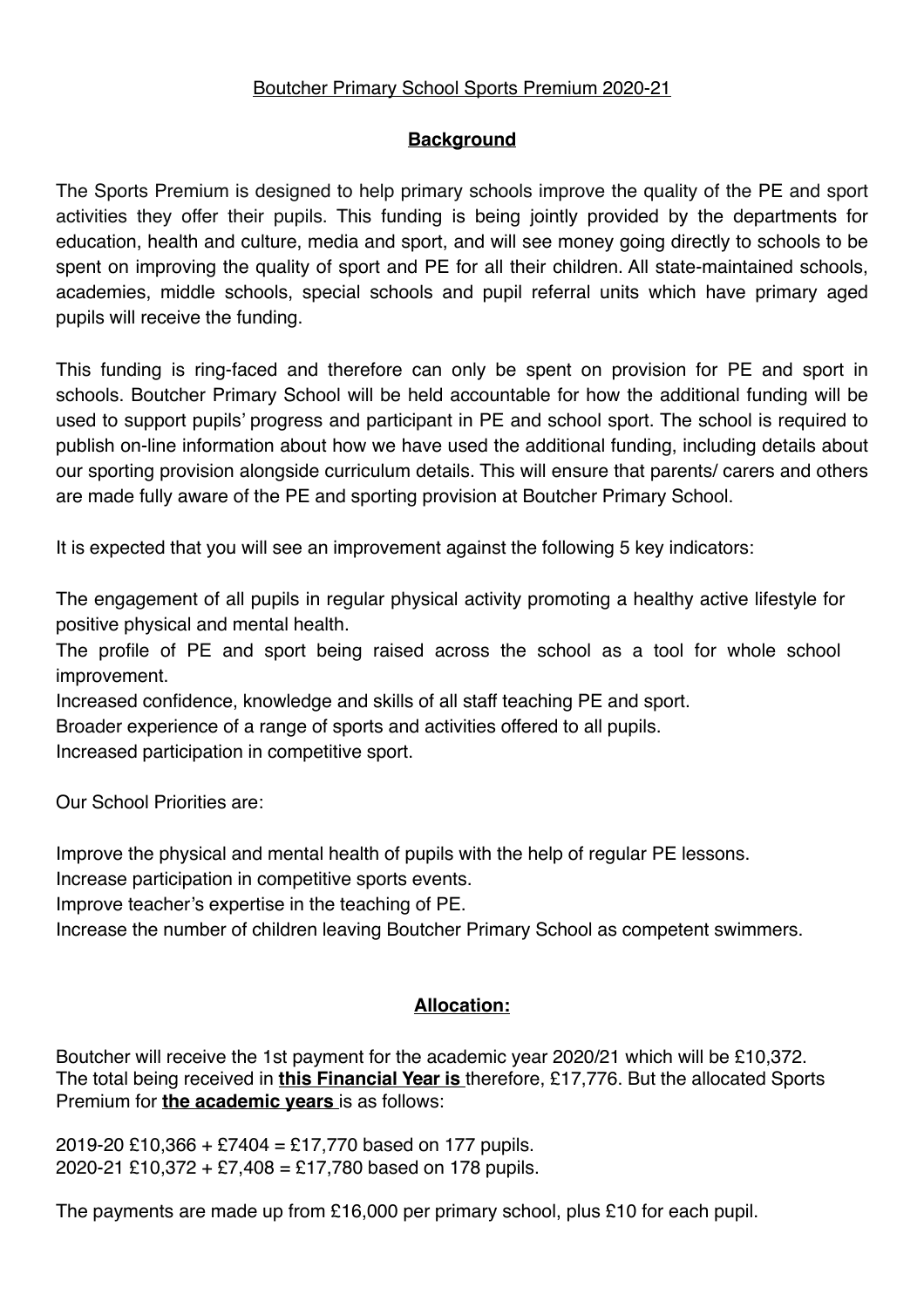### **How will the spending be spent?**

At Boutcher Primary School, we believe that we must spend our funding to improve the quality of the PE and sport activities we offer our pupils to a consistent, reliable and high standard. Our school has spread out the funding to target as many areas as possible. We have split up the funding by the three key areas; physical education, healthy active lifestyles and competitive sport.

Harry Regan, a PE Specialist, will be employed to teach an additional PE lesson increasing the children's physical activity and in turn improving physical and mental health. This will also help to offer a broader range of sports and activities for the children. In addition, to supplement this Millwall Football Club and another provider (to be sourced) will offer two after school clubs per week to further promote physical activity and a broader range of sports/activities on offer.

We will be offering offsite swimming lessons in order to ensure more able swimmers participate in swimming activities in an environment that will stretch and challenge their swimming ability as well as providing teaching for those who are not confident swimmers.

The London PE and School Sport Network (LPESSN) is part of Bacon's College and their mission is to inspire a generation to choose physical education and sport for life through developing, delivering and leading high quality projects and programmes across the Borough. The School Games programme in addition provides a wide range of additional competitions and leagues. This comprehensive competition calendar is designed to encourage schools to actively participate in a wide range of inclusive events. Membership of the LPESSN will offer the children a chance to take part in competitive sport and CPD opportunities for teachers.

To ensure that Boutcher pupils get the best possible enjoyment and learning from P.E lessons equipment will be purchased as and when necessary.

See table below for estimated costs and their allocation.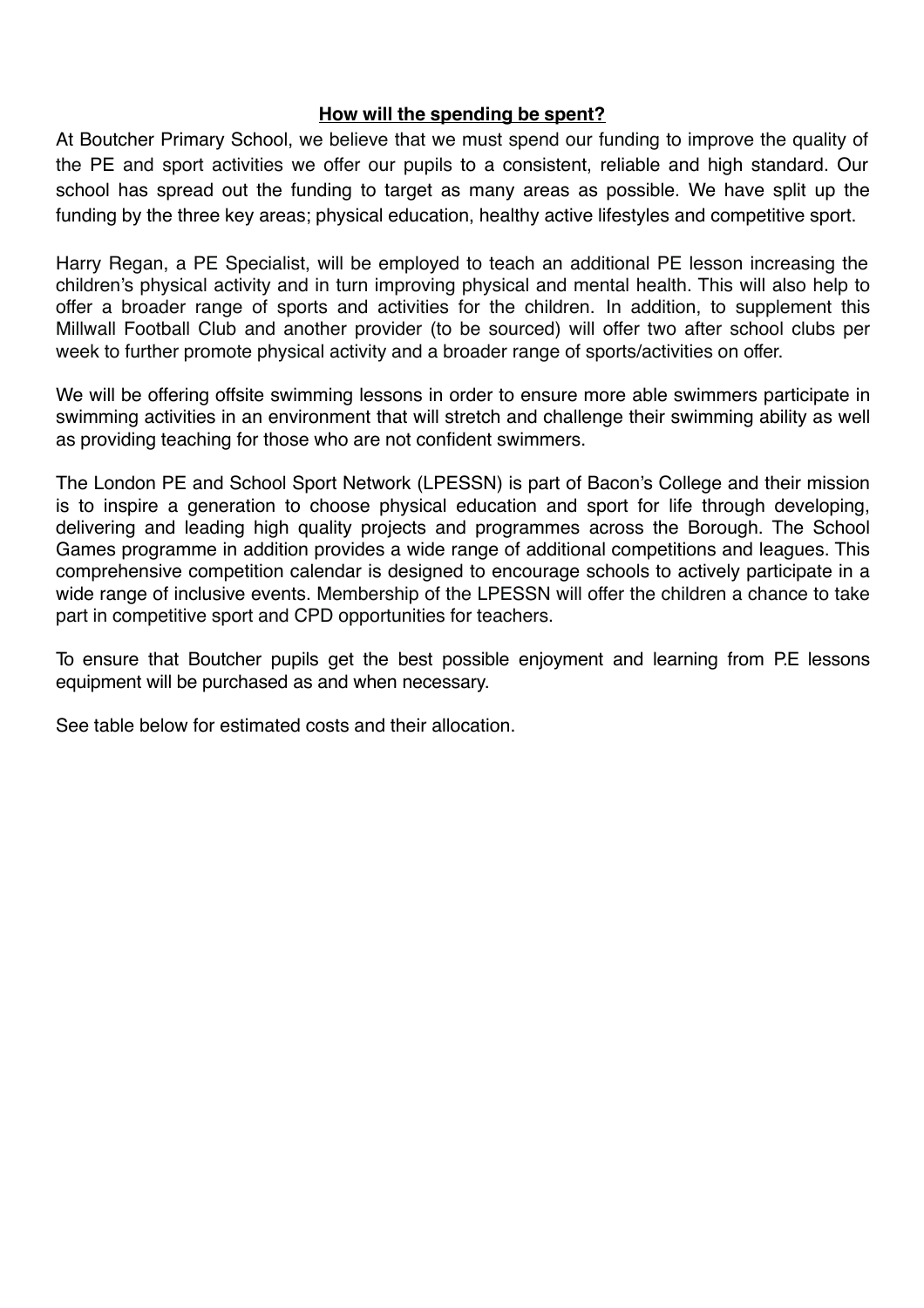| Area                                                                                           | Action                                                                                                                                                     | <b>Total Estimated Cost</b>      |
|------------------------------------------------------------------------------------------------|------------------------------------------------------------------------------------------------------------------------------------------------------------|----------------------------------|
| The engagement of all<br>pupils in                                                             | Additional weekly PE<br>lesson                                                                                                                             | PE Specialist Teacher Harry      |
| regular physical acti<br>vity                                                                  | taught by a PE<br>Specialist                                                                                                                               | $F$ <sub>Regan</sub> = £7680     |
| promoting a healthy,<br>active                                                                 | alongside teachers<br>teaching                                                                                                                             |                                  |
| lifestyle for positive physical<br>and                                                         | one PE lesson per<br>week                                                                                                                                  | Millwall Football Club and       |
| mental health.                                                                                 | offering a varied PE<br>curriculum                                                                                                                         | other providers for after        |
|                                                                                                | relating this to Zones<br>of                                                                                                                               | school clubs = $£3000$           |
| Improve the physical and<br>mental                                                             | Regulation and PSHE<br>Healthy                                                                                                                             |                                  |
| health of pupils with the<br>help of                                                           | Eating Units. Millwall<br>Football                                                                                                                         | LPESSN<br>Annua                  |
| regular PE lessons.                                                                            | Club and other providers<br>to                                                                                                                             | Membership = $£3600$             |
|                                                                                                | offer afterschool clubs<br>teaching                                                                                                                        |                                  |
| Broader experience of a<br>range                                                               | a wide and varied range<br>of                                                                                                                              | School Sports Day venue          |
| of sports and activities<br>offered to                                                         | activities and sports<br>especially                                                                                                                        | hire and additional<br>resources |
| all pupils.                                                                                    | less popular sports.                                                                                                                                       | $=$ £500                         |
| The profile of PE<br>and<br>sport being raised across                                          | Linking PE with other<br>subjects, sport and PE                                                                                                            | Swimming pool<br>and             |
| the school as a tool for                                                                       | linked to national or local                                                                                                                                | swimming teacher hire =          |
| whole<br>school<br>improvement.                                                                | events and involving<br>children in sporting events                                                                                                        | £2000                            |
|                                                                                                | and competitions.                                                                                                                                          | Sports Equipment Budget =        |
| Increased confi<br>knowledge and skills of all<br>staff teaching PE and sport.                 | Use of CPD that is part of<br>LPESSN membership and<br>also delivered by PE<br>Subject<br>Leader.                                                          | £1000                            |
|                                                                                                |                                                                                                                                                            | Total Estimated<br>$Cost =$      |
| Improve teacher's<br>expertise in the teaching<br>of PE.                                       |                                                                                                                                                            | £17,780                          |
| Increase<br>participation<br>competitive<br>in.<br>events.                                     | of LPESSN<br>Use<br>sporting events<br>calendar<br>and<br>Subject Leader to access<br>other opportunities with<br>other local schools and<br>sports clubs. |                                  |
| Increase the number of<br>children leaving Boutcher<br>Primary School as<br>competent swimmers | Hire of swimming venue<br>and use of qualifi<br>swimming teacher                                                                                           |                                  |